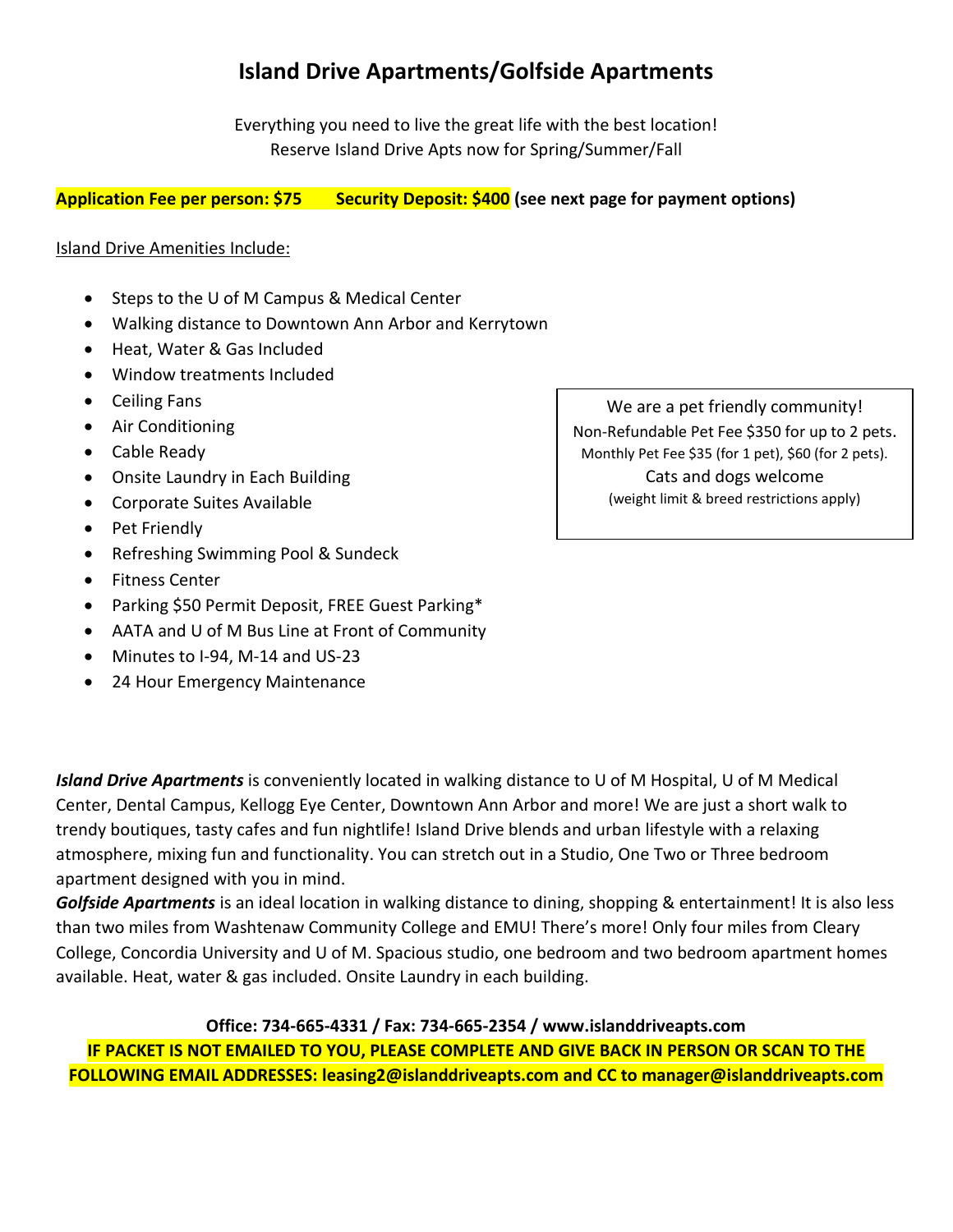## **ADDITIONAL REQUIRED INFORMATION FOR APPLICANT**

- **1. COPY OF STATE ISSUED PICTURE ID OR PASSPORT FOR INTERNATIONAL APPLICANTS**
- **2. VERIFICATION OF INCOME:**
	- **2 RECENT PAY CHECK STUBS OR W-2 DOCUMENT**
	- **LETTER VERIFYING INCOME WITH EMPLOYER OR AWARD LETTER**
	- **FINANCIAL AID AWARD STATEMENT**
- **3. IF GUARANTOR IS NEEDED:**
	- **GUARANTOR AUTHORIZATION FORM COMPLETELY FILLED OUT AND NOTARIZED**
	- **GUARANTOR PHOTO ID**
	- **VERIFICATION OF GUARANTOR INCOME (2 RECENT CHECK STUBS, W-2)**
- **4. INTERNATIONAL STUDENTS:**
	- **J-1, F-1 OR I-20 INCOME DOCUMENTS**
	- **LETTER VERIFYING INCOME WITH EMPLOYER OR AWARD LETTER**
- **5. APPLICATION FEE OF \$75 AND THE SECURITY DEPOSIT OF \$400 MUST BE PAID AT THE TIME THE APPLICATION IS SUBMITTED TO RESERVE YOUR NEW APARTMENT HOME.**
- **6. FORMS OF PAYMENT ACCEPTED (NO CASH CAN BE ACCEPTED):**
	- **PERSONAL CHECK – DRAWN ON A UNITED STATES BANK**
	- **MONEY ORDER**
	- **CASHIERS CHECK**
	- **VISA, MASTERCARD OR DISCOVER (3% PROCESSING FEE WILL APPLY)**
- **7. ALL PERSONS THAT INTEND TO LIVE IN THE APARTMENT 18 YEARS OR OLDER MUST APPLY TO BE A LEASEHOLDER.**
- **8. IN ORDER TO QUALIFY FINANCIALLY, EACH APPLICANT MUST EARN 3 TIMES THE MONTHLY RENT AMOUNT PER MONTH / PER PERSON AT ISLAND DRIVE APARTMENTS AND 2 TIMES THE MONTHLY RENT AMOUNT PER MONTH / PER PERSON AT GOLFSIDE APARTMENTS.**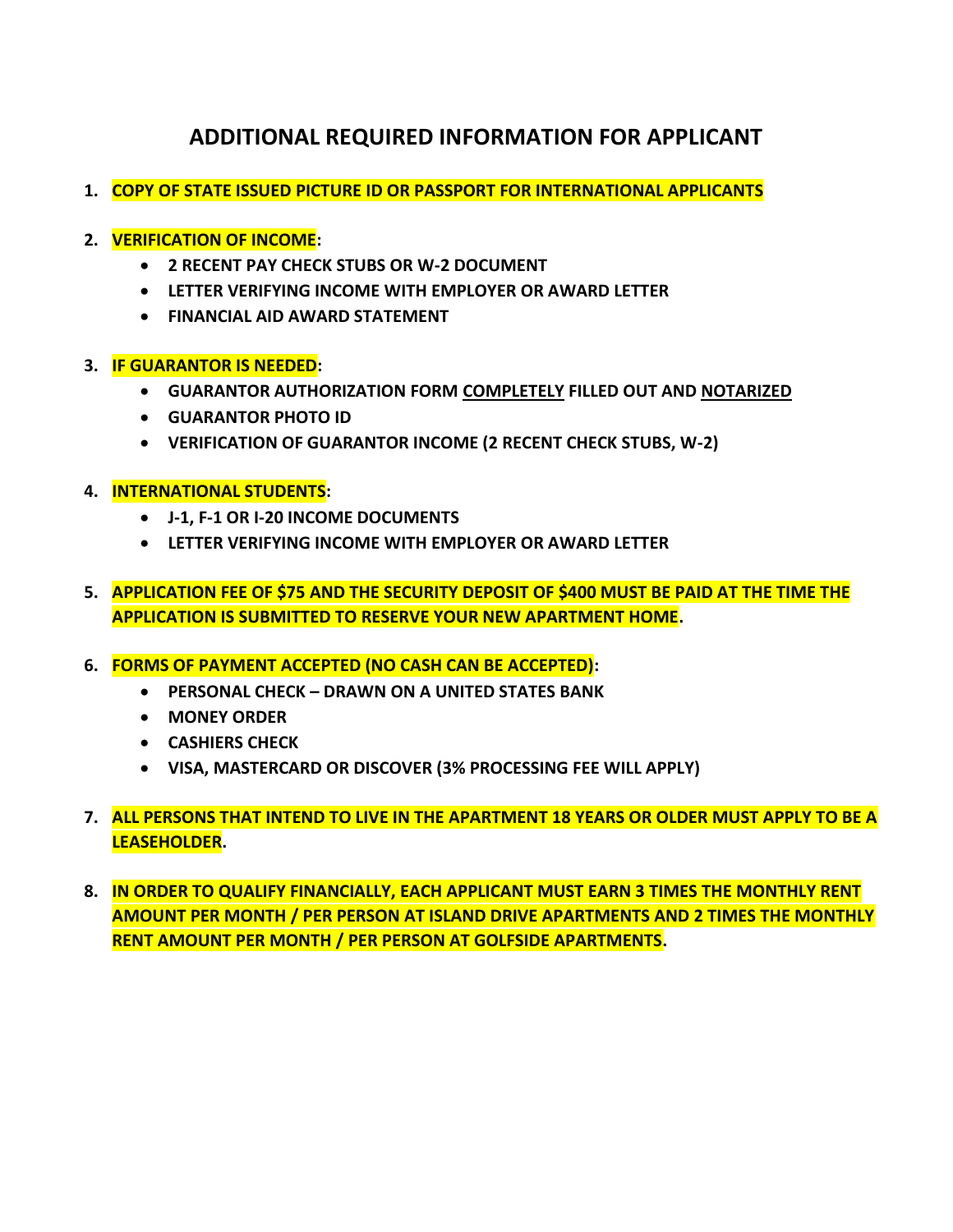## **FRANKEL MANAGEMENT CO. DATE: \_\_\_\_\_\_\_\_\_\_\_\_**

| <b>RENTAL APPLICATION</b> |  |
|---------------------------|--|
|---------------------------|--|

| <b>Community:</b> the community:                                                                                                                      |                                                                                  | Building No. 1994           |                                                                                                                                                                                                                                                                                                                                                                                                                                                                       |  |
|-------------------------------------------------------------------------------------------------------------------------------------------------------|----------------------------------------------------------------------------------|-----------------------------|-----------------------------------------------------------------------------------------------------------------------------------------------------------------------------------------------------------------------------------------------------------------------------------------------------------------------------------------------------------------------------------------------------------------------------------------------------------------------|--|
|                                                                                                                                                       |                                                                                  | Apartment No. _____________ |                                                                                                                                                                                                                                                                                                                                                                                                                                                                       |  |
|                                                                                                                                                       |                                                                                  |                             |                                                                                                                                                                                                                                                                                                                                                                                                                                                                       |  |
| Type of Apartment: ______________________Carport: _________                                                                                           |                                                                                  |                             |                                                                                                                                                                                                                                                                                                                                                                                                                                                                       |  |
| Office Use Only                                                                                                                                       | Office Use Only                                                                  |                             | Date Amount Paid                                                                                                                                                                                                                                                                                                                                                                                                                                                      |  |
|                                                                                                                                                       |                                                                                  |                             | Paid                                                                                                                                                                                                                                                                                                                                                                                                                                                                  |  |
|                                                                                                                                                       | <b>Security Deposit</b>                                                          |                             | $\frac{1}{\sqrt{1-\frac{1}{2}}}\&\frac{1}{\sqrt{1-\frac{1}{2}}}\&\frac{1}{\sqrt{1-\frac{1}{2}}}\&\frac{1}{\sqrt{1-\frac{1}{2}}}\&\frac{1}{\sqrt{1-\frac{1}{2}}}\&\frac{1}{\sqrt{1-\frac{1}{2}}}\&\frac{1}{\sqrt{1-\frac{1}{2}}}\&\frac{1}{\sqrt{1-\frac{1}{2}}}\&\frac{1}{\sqrt{1-\frac{1}{2}}}\&\frac{1}{\sqrt{1-\frac{1}{2}}}\&\frac{1}{\sqrt{1-\frac{1}{2}}}\&\frac{1}{\sqrt{1-\frac{1}{2}}}\&\frac{1$                                                             |  |
|                                                                                                                                                       |                                                                                  | Non-Refundable App Fee      |                                                                                                                                                                                                                                                                                                                                                                                                                                                                       |  |
|                                                                                                                                                       | <b>Balance Due</b>                                                               |                             | $\frac{1}{\sqrt{2}}$ & $\frac{1}{\sqrt{2}}$                                                                                                                                                                                                                                                                                                                                                                                                                           |  |
|                                                                                                                                                       | Pro-rate Rent Due                                                                |                             | $\frac{1}{\sqrt{1-\frac{1}{2}}}\approx\frac{1}{\sqrt{1-\frac{1}{2}}}\approx\frac{1}{\sqrt{1-\frac{1}{2}}}\approx\frac{1}{\sqrt{1-\frac{1}{2}}}\approx\frac{1}{\sqrt{1-\frac{1}{2}}}\approx\frac{1}{\sqrt{1-\frac{1}{2}}}\approx\frac{1}{\sqrt{1-\frac{1}{2}}}\approx\frac{1}{\sqrt{1-\frac{1}{2}}}\approx\frac{1}{\sqrt{1-\frac{1}{2}}}\approx\frac{1}{\sqrt{1-\frac{1}{2}}}\approx\frac{1}{\sqrt{1-\frac{1}{2}}}\approx\frac{1}{\sqrt{1-\frac{1}{2}}}\approx\frac{1$ |  |
|                                                                                                                                                       | First Month's Rent                                                               |                             | $\frac{1}{\sqrt{1-\frac{1}{2}}}\approx\frac{1}{\sqrt{1-\frac{1}{2}}}\approx\frac{1}{\sqrt{1-\frac{1}{2}}}\approx\frac{1}{\sqrt{1-\frac{1}{2}}}\approx\frac{1}{\sqrt{1-\frac{1}{2}}}\approx\frac{1}{\sqrt{1-\frac{1}{2}}}\approx\frac{1}{\sqrt{1-\frac{1}{2}}}\approx\frac{1}{\sqrt{1-\frac{1}{2}}}\approx\frac{1}{\sqrt{1-\frac{1}{2}}}\approx\frac{1}{\sqrt{1-\frac{1}{2}}}\approx\frac{1}{\sqrt{1-\frac{1}{2}}}\approx\frac{1}{\sqrt{1-\frac{1}{2}}}\approx\frac{1$ |  |
|                                                                                                                                                       |                                                                                  | Balance Due at Move In      |                                                                                                                                                                                                                                                                                                                                                                                                                                                                       |  |
|                                                                                                                                                       |                                                                                  |                             | Move in cost MUST be paid in Money Order, Certified Cashier's Check or                                                                                                                                                                                                                                                                                                                                                                                                |  |
|                                                                                                                                                       |                                                                                  |                             | Credit Card. Personal / Business checks are NOT ACCEPTED. NO CASH.                                                                                                                                                                                                                                                                                                                                                                                                    |  |
| <b>APPLICANT INFORMATION &amp; REFERENCES</b>                                                                                                         |                                                                                  |                             |                                                                                                                                                                                                                                                                                                                                                                                                                                                                       |  |
|                                                                                                                                                       | Birthdate: ______________________ Social Security No. __________________________ |                             |                                                                                                                                                                                                                                                                                                                                                                                                                                                                       |  |
|                                                                                                                                                       |                                                                                  |                             |                                                                                                                                                                                                                                                                                                                                                                                                                                                                       |  |
|                                                                                                                                                       |                                                                                  |                             |                                                                                                                                                                                                                                                                                                                                                                                                                                                                       |  |
|                                                                                                                                                       |                                                                                  |                             |                                                                                                                                                                                                                                                                                                                                                                                                                                                                       |  |
|                                                                                                                                                       |                                                                                  |                             |                                                                                                                                                                                                                                                                                                                                                                                                                                                                       |  |
| Previous Landlord: ___________________________________How Long: _________________________Phone: ______________                                        |                                                                                  |                             |                                                                                                                                                                                                                                                                                                                                                                                                                                                                       |  |
|                                                                                                                                                       |                                                                                  |                             |                                                                                                                                                                                                                                                                                                                                                                                                                                                                       |  |
| (city, state, zip)                                                                                                                                    |                                                                                  |                             |                                                                                                                                                                                                                                                                                                                                                                                                                                                                       |  |
|                                                                                                                                                       |                                                                                  |                             |                                                                                                                                                                                                                                                                                                                                                                                                                                                                       |  |
|                                                                                                                                                       |                                                                                  |                             |                                                                                                                                                                                                                                                                                                                                                                                                                                                                       |  |
|                                                                                                                                                       |                                                                                  |                             |                                                                                                                                                                                                                                                                                                                                                                                                                                                                       |  |
|                                                                                                                                                       | Monthly Income: Position: Monthly Income:                                        |                             |                                                                                                                                                                                                                                                                                                                                                                                                                                                                       |  |
| <b>Vehicle Information</b>                                                                                                                            |                                                                                  |                             |                                                                                                                                                                                                                                                                                                                                                                                                                                                                       |  |
|                                                                                                                                                       |                                                                                  |                             |                                                                                                                                                                                                                                                                                                                                                                                                                                                                       |  |
|                                                                                                                                                       |                                                                                  |                             |                                                                                                                                                                                                                                                                                                                                                                                                                                                                       |  |
| PERSONS OTHER THAN APPLICANT TO OCCUPY APARTMENT                                                                                                      |                                                                                  |                             |                                                                                                                                                                                                                                                                                                                                                                                                                                                                       |  |
| <b>Name</b>                                                                                                                                           | <b>Birthdate</b>                                                                 | Relationship                |                                                                                                                                                                                                                                                                                                                                                                                                                                                                       |  |
|                                                                                                                                                       |                                                                                  |                             |                                                                                                                                                                                                                                                                                                                                                                                                                                                                       |  |
| <b>IN CASE OF EMERGENCY - PLEASE NOTIFY</b>                                                                                                           |                                                                                  |                             |                                                                                                                                                                                                                                                                                                                                                                                                                                                                       |  |
|                                                                                                                                                       |                                                                                  |                             |                                                                                                                                                                                                                                                                                                                                                                                                                                                                       |  |
|                                                                                                                                                       |                                                                                  |                             |                                                                                                                                                                                                                                                                                                                                                                                                                                                                       |  |
| TENANT ACKNOWLEDGES RECEIPT OF A COPY OF THE RULES AND REGULATIONS AGREEMENT ON ATTACHED PAGE FOR<br><b>RESIDENTS AND AGREES TO BE BOUND BY SAME.</b> |                                                                                  |                             |                                                                                                                                                                                                                                                                                                                                                                                                                                                                       |  |
|                                                                                                                                                       |                                                                                  |                             |                                                                                                                                                                                                                                                                                                                                                                                                                                                                       |  |
| <b>FRANKEL MANAGEMENT COMPANY</b>                                                                                                                     | <b>APPLICANT'S SIGNATURE</b>                                                     |                             | <b>DATE</b>                                                                                                                                                                                                                                                                                                                                                                                                                                                           |  |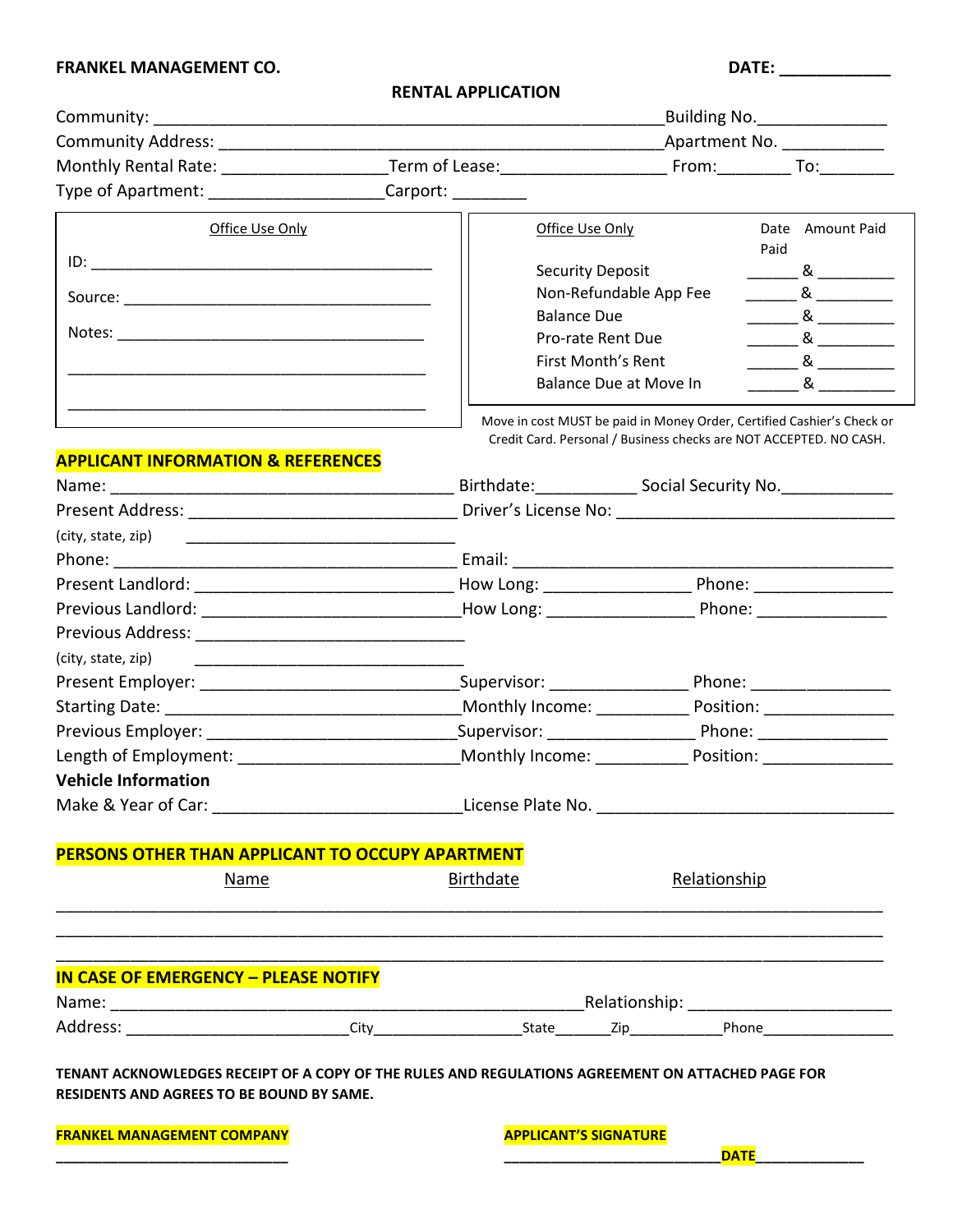#### **AGREEMENT**

- 1. The Landlord will either accept or decline this application upon receipt of credit report on above applicant. If accepted the deposit above specified will be credited on the account of the security deposit; If declined, the deposit will be returned to the applicant, thereby waiving any claim for damages by reason of non-acceptance of this application which the Landlord may decline without stating any reason whatsoever for so doing.
- 2. Applicant will not park any type of trailer on the premises without consulting Landlord at 1099 Maiden Lane, Ann Arbor, MI 48105, Manager's Office, phone number 734-665- 4331.
- In the event of cancellation by applicant within five (5) days after the date of this application, there will be a service charge of \$100.00 which shall be deducted from the funds held on deposit with this application. The aforesaid \$100.00 charge represents the reasonable cost of processing this application, the procurement of a credit report on the applicant and verification of references listed. In the event of cancellation by applicant after five (5) days of the date of this application, Landlord shall retain full amount deposited with it as Liquidated damages.
- 4. This rental application is not a lease of premises and is to be construed as an offer by the applicant to enter into an agreement of lease. However, if the rental application is accepted and a lease of premises entered into, said rental application and the representations, conditions and provisions of same shall be made part of said lease as though incorporated therein.
- 5. No dogs allowed on the premises without prior authorization from Landlord. Pets may be evicted from the premises without cause at the pleasure of the Landlord.
- 6. Landlord shall not be responsible to applicant in any form or manner whatsoever, if the current tenant(s) in possession fails to timely vacate the premises in question, and holds over, contrary to the anticipated move in date assigned to the applicant. Comments:
- Note: You must contact the utility company to connect your utilities for the day that you take possession.

#### **RULES & REGULATIONS AGREEMENT**

- 1. These rules and regulations are for the protection of the rights and privileges of the Tenant and the protection of the Landlord's property, also to aid the Tenant in the full enjoyment of his/her occupancy of these premises. The Tenant and members of his household, guests and employees shall comply with all laws and city ordinances, rules and regulations now or hereafter adopted by the Landlord for the safety, comfort and welfare of the occupants.
- 2. The entrances, sidewalks, passages, halls, corridors, stairways, elevators, exits and fire escapes shall not be obstructed by the Tenant, his agents or servants, not used by him/her or them for any other purpose than ingress to or egress from the premises hereby leased. No furniture or bulky articles shall be carried up or down the stairways of said building except at such times under such regulations as may be prescribed by the Landlord, and any damages to the building caused by the moving or carrying of articles therein shall be paid for by the Tenant.
- The Tenant shall not perform any acts or carry on any practice which may injure the building. The Tenant shall close the entrance doors and apartment doors when leaving the building or apartment. Tenant shall not throw sweepings, rags, garbage, rubbish, etc. into toilets, bathtubs, sinks, halls, corridors or any place not provided for same.
- 4. Premises rented must be kept clean and nothing shall be thrown from doors or windows of the building, nor shall dust, rubbish, paper boxes, etc. be kept on porches, halls or stairways. Garbage and refuse must be placed in containers, and in compact bundles or sacks, wrapping wet items to prevent odors. Container lids shall be closed as prescribed by the local ordinances and in strict compliance with Police and Health regulation, and rules of the building management. Pouring of grease into sinks or toilets is forbidden. All grease shall be disposed of by placing it in leakproof and wrapped in several thicknesses of newspaper before placing into rubbish containers. Toilets, sinks, bathtubs, furnaces, hot water equipment, refrigerators, stoves, dishwashers and other equipment furnished by the Landlord must be used only for the purpose for which they were constructed and meant to be used. No one is allowed to tamper or meddle with fixtures in any part of the building. No equipment may be moved from any part of the premises. All Equipment must be permanently retained in its original location except by special permission of manager and record thereof incorporated in Lease.
- 5. Nothing shall be done in or about the building which will interfere with the rights, comforts, or convenience of other Tenants. No musical instruments, radios, televisions or similar devices shall be operated in a manner that is disturbing or annoying to other Tenants, nor shall any disturbing noises be made at any time.
- 6. The Tenant shall not make any repairs or alterations to the demised premises, or the equipment therein, without written consent of the Landlord or its agent and then only under its supervision.
	- a. Install any additional locks, picture hooks or fixtures
	- b. No tacks, nails or other fasteners or cement shall be used in laying carpets, rugs or linoleum on the floor
	- c. No nails, hooks, bolts or screws in the walls, doors or trim
	- d. No extra electrical wiring shall be done in the premises
	- e. No radio or television aerials or wires shall be erected in or about any part of the premises
	- f. No window boxes, flower pots or other containers shall be affixed to outside walls
	- g. No awnings or other projections shall be attached to or protrude beyond the outside walls of the building and no blinds, shades or screens shall be attached or hung in or used in connection with any window or door of the demised premises
- h. No sign, advertisement, notice or other lettering shall be exhibited, inscribed, printed or affixed on any part of the outside of the demised premises or building 7. Laundry shall be done only in the rooms provided for such purposes. Washing machines and dryers shall be used and operated in basement only.
- 8. Parking space will be provided as required by city or township building codes. The parking of commercial vehicles other than regularly used passenger cars by Tenant or their guest within the limits of the apartment grounds is strictly prohibited. All automobiles parked on the premises must have current year license and be maintained in a drivable condition. Covered carports shall be used only by residents leasing the same or when provided with the leased premises. No car repairing, polishing or washing shall be done in the driveways or parking areas.
- 9. The Tenant shall not keep inflammable materials on the premises or in storage rooms, nor use any method of heating other than that supplied by the Landlord.
- 10. The Landlord may retain a pass key to the premises. No Tenant shall alter any lock, install a new lock or a knocker on any door of the demised premises without the written consent of the Landlord pursuant to the Landlord's agent. In case such consent is given, the Tenant shall provide the Landlord with an additional key for the use of the Landlord pursuant to the Landlord's right of access to the demised premises.
- 11. The Tenant must report to the Management at once any accident or injury to water pipes, toilets, drains, fixtures, electrical wires or other property of the Landlord and all breakage, damage or loss of any kind.
- 12. The Landlord in all cases shall retain the right to control and prevent access to the building and ground of all persons whom it considers undesirable.
- 13. The trees and shrubbery are a vital and valuable part of the premises and the Tenant shall be liable for damages of any mutilation or defacing thereof under his/her responsibility.
- 14. No personal property of any kind shall be placed or kept on the lawns nor shall such areas be used for lounging, playing or any other activities without the consent of the Landlord.
- 15. A storage locker is provided for each apartment. Tenant shall not store any furnishings, appliances, bicycles and/or other goods OUTSIDE of the storage locker or demised premises without the express written consent of the Landlord or its agents.
- 16. No Tenant shall allow anything whatsoever to fall from the windows or doors of the demised premises and the window sills shall be kept free from all personal property.
- 17. It is further agreed between the parties herein that Tenant and their guests shall not operate a motor vehicle in the service areas, driveways parking lots at a speed in excess of fifteen (15) miles per hour.

Signature and Date Date of the Date of the Date of the Date of the Date of the Date of the Date of the Date of **Please sign here to acknowledge you understand # 3 above**

\_\_\_\_\_\_\_\_\_\_\_\_\_\_\_\_\_\_\_\_\_\_\_\_\_\_\_\_\_\_\_\_\_\_\_\_\_ \_\_\_\_\_\_\_\_\_\_\_\_\_\_\_\_\_\_\_\_\_\_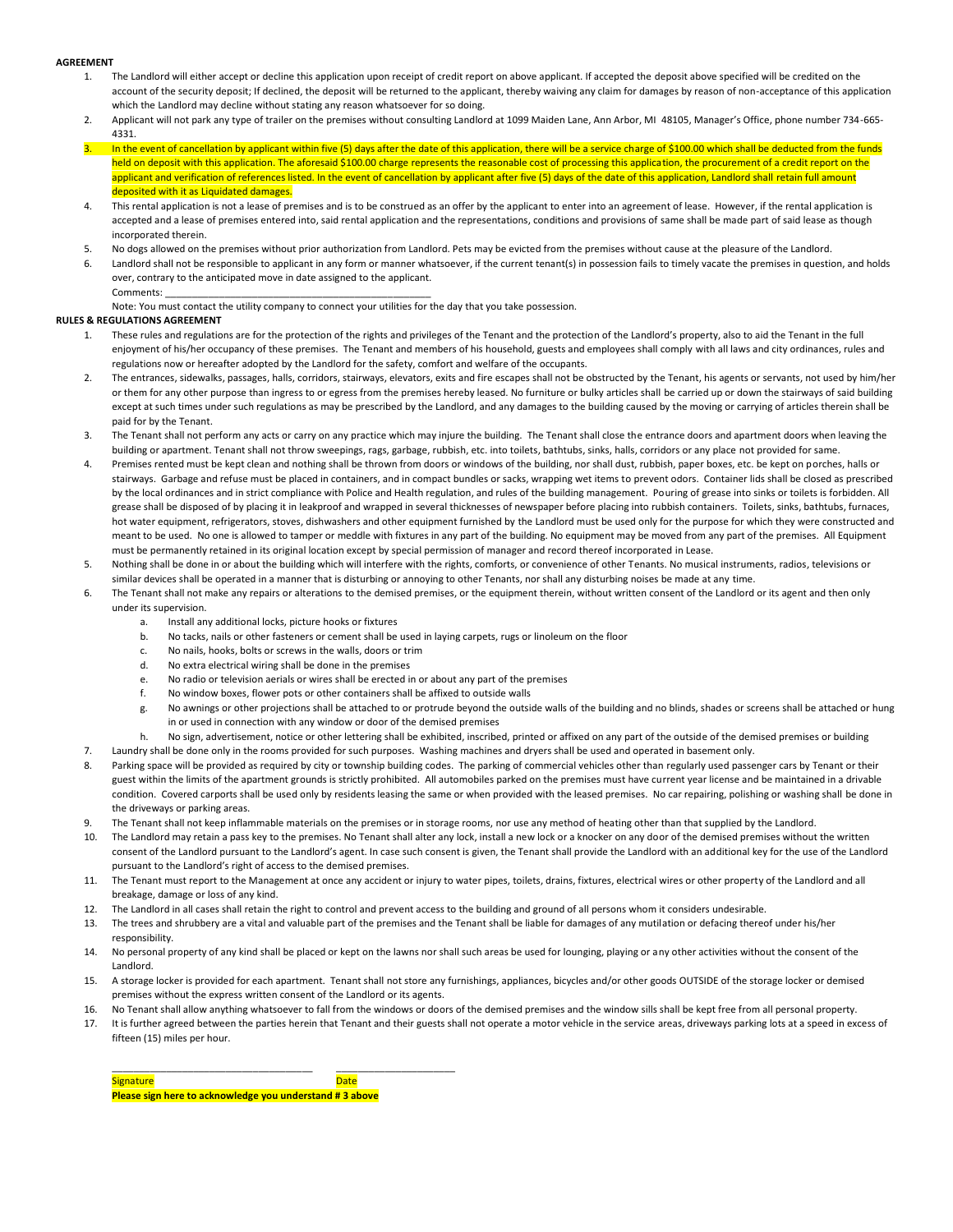#### **CREDIT AND REFERENCE AUTHORIZATION**

| Last Name                                                                                                                                                                                                                      | <b>First Name</b>             |  | Middle Initial |
|--------------------------------------------------------------------------------------------------------------------------------------------------------------------------------------------------------------------------------|-------------------------------|--|----------------|
| Address                                                                                                                                                                                                                        | City                          |  | State Zip Code |
| Applicant's Social Security Number                                                                                                                                                                                             |                               |  |                |
| Spouse: Full Name-Print                                                                                                                                                                                                        | <b>Social Security Number</b> |  |                |
| Leaseholder Employment Verification                                                                                                                                                                                            |                               |  |                |
|                                                                                                                                                                                                                                |                               |  |                |
|                                                                                                                                                                                                                                |                               |  |                |
|                                                                                                                                                                                                                                |                               |  |                |
| Leaseholder Landlord Reference                                                                                                                                                                                                 |                               |  |                |
| Date Verified: __________________                                                                                                                                                                                              |                               |  |                |
|                                                                                                                                                                                                                                |                               |  |                |
| Additional Comments: Note that the state of the state of the state of the state of the state of the state of the state of the state of the state of the state of the state of the state of the state of the state of the state |                               |  |                |

I/We understand that Frankel Management will review my/our personal credit, landlord reference and employment history as well as my/our rental application

| <b>Applicant Signature</b>       | <b>Date</b> |
|----------------------------------|-------------|
| Spouse Signature (if applicable) | <b>Date</b> |
| Manager Signature                | Date        |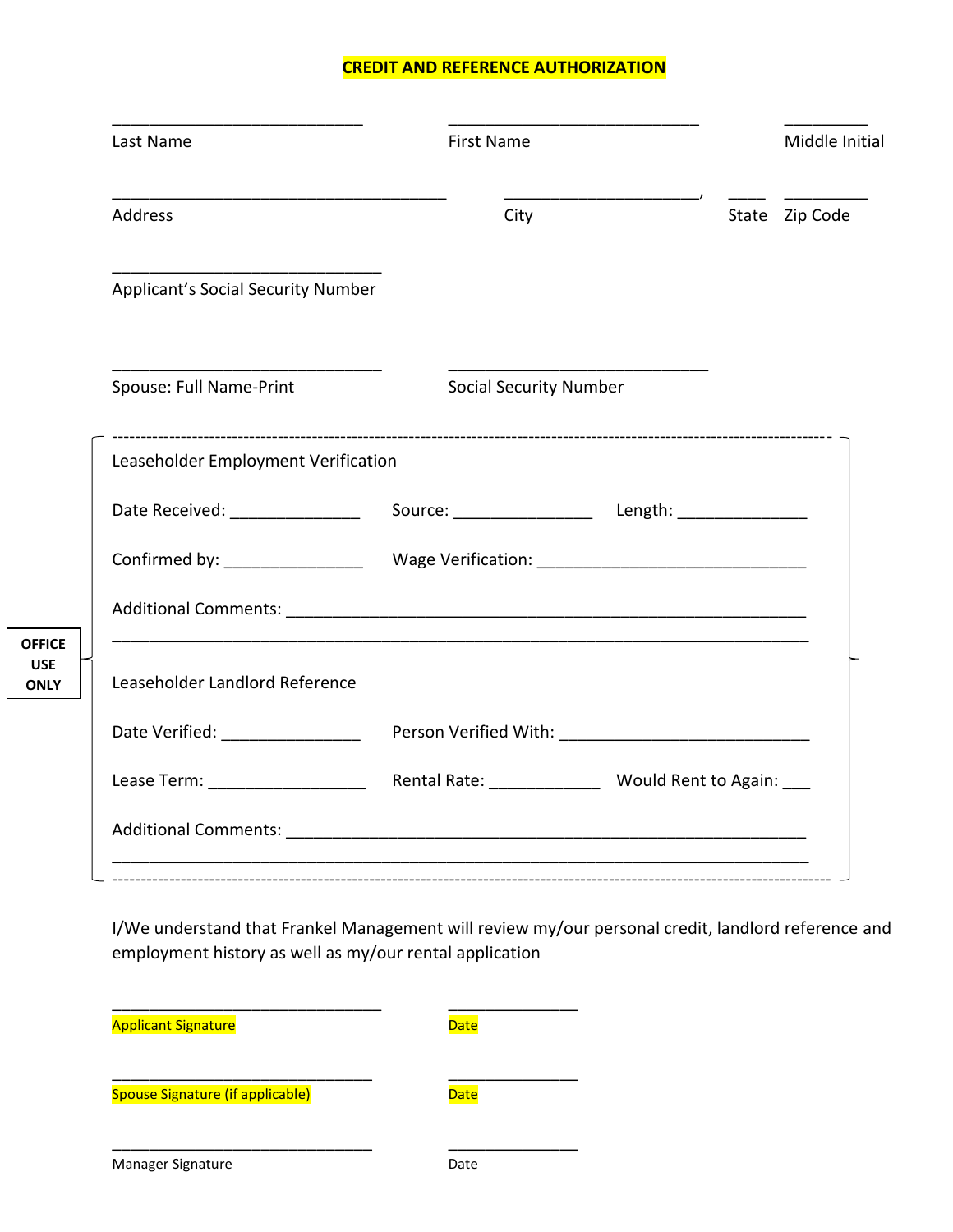| Island Drive Apartments / Golfside Apartments |
|-----------------------------------------------|
| 1099 Maiden Lane                              |
| Ann Arbor, MI 48105                           |
| Phone: 734-665-4331 Fax: 734-665-2354         |
| leasing2@islanddriveapts.com                  |

Office Use Only

#### **REQUEST FOR LANDLORD RENTAL VERIFICATION**

Date: \_\_\_\_\_\_\_\_\_\_\_\_\_\_\_\_

To Whom It May Concern:

Please provide the following information on:

\_\_\_\_\_\_\_\_\_\_\_\_\_\_\_\_\_\_\_\_\_\_\_\_\_\_\_\_\_\_\_\_\_\_\_\_\_\_\_\_\_\_\_\_\_\_\_\_\_\_\_\_\_\_\_\_\_\_\_\_

\_\_\_\_\_\_\_\_\_\_\_\_\_\_\_\_\_\_\_\_\_\_\_\_\_\_\_\_\_\_\_\_\_\_\_\_\_\_\_\_\_\_\_\_\_\_\_\_\_\_\_\_\_\_\_\_\_\_\_\_\_\_

\_\_\_\_\_\_\_\_\_\_\_\_\_\_\_\_\_\_\_\_\_\_\_\_\_\_\_\_\_\_\_\_\_\_\_\_\_\_\_\_\_\_\_\_\_\_\_\_\_\_\_\_\_\_\_\_\_\_\_\_\_\_

Resident Name

Resident's Address for Verification

Applicant's Signature

| Island Drive / Golfside Agent             |                                       |
|-------------------------------------------|---------------------------------------|
| Please provide the following information: |                                       |
| Was the resident a leaseholder? Yes No    |                                       |
| Rental rate: $\frac{S}{2}$                | Paid on time? Yes No                  |
| Lease term: __________________            | Proper notice to vacate given? Yes No |
|                                           |                                       |
| Phone number                              |                                       |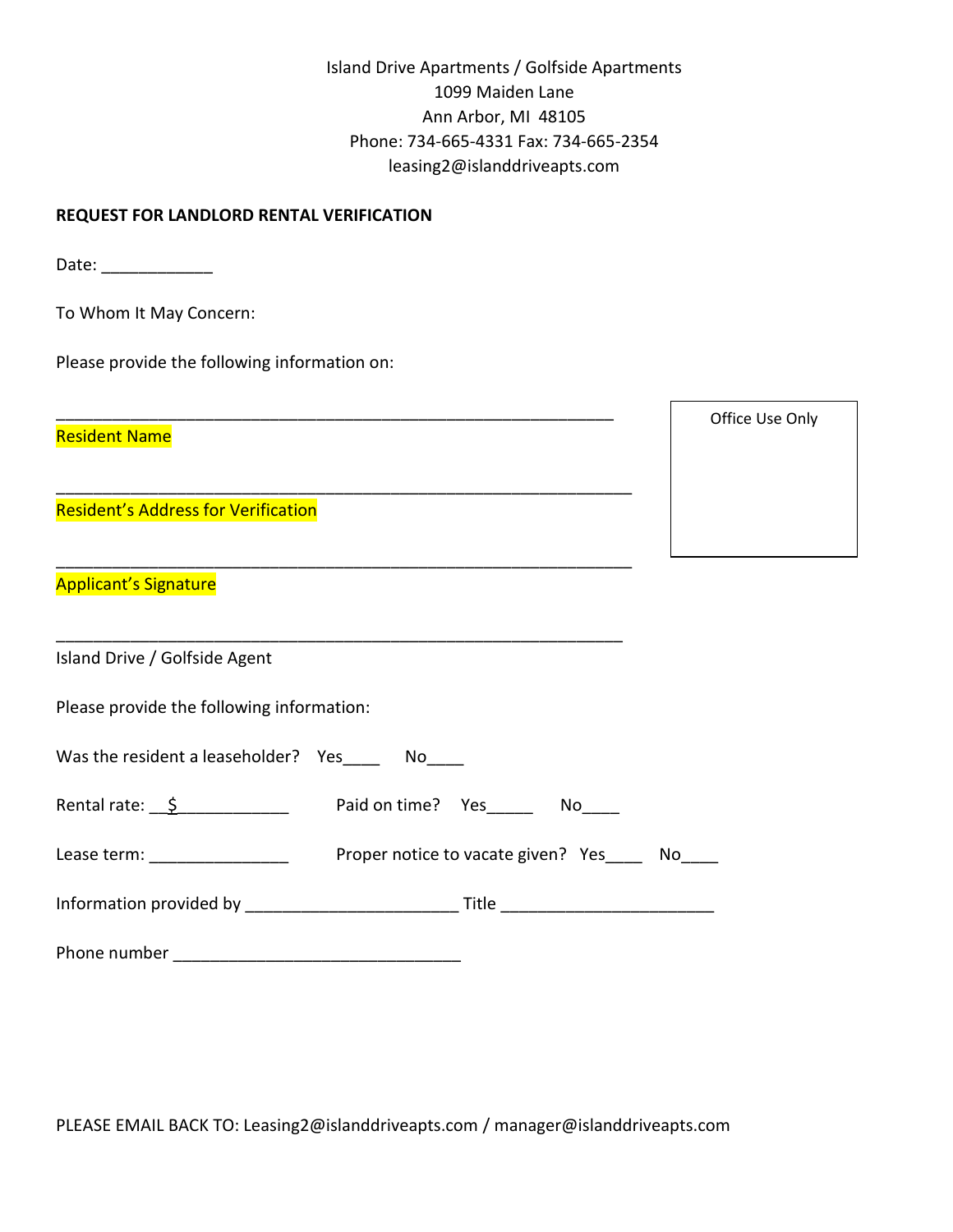### **AUTHORIZATION FORM FOR UTILITY COMPANIES**

By completing this form, you are giving Frankel Management the authorization to contact DTE Energy and/or Consumers Energy on your behalf to ensure that the electricity and/or gas is properly placed in your name upon your move in date. This is considered part of the application approval process. Should DTE and/or Consumers Energy not be able to confirm an account for you, the rental office will contact you and provide further instruction. Thank you in advance for your cooperation.

|                                       | Office Use Only |
|---------------------------------------|-----------------|
|                                       |                 |
|                                       |                 |
| Or                                    |                 |
|                                       |                 |
|                                       |                 |
| Apartment Building & Apartment Number |                 |

Should it come to the attention of Frankel Management that DTE and/or Consumers Energy no longer has an account for your electricity and/or gas for the apartment under lease with Frankel Management Company, and you are still under lease, Frankel Management has the right to assess a \$50.00 service fee charge to your rental account and your tenancy may be terminated with proper notice.

I have read and understand this Utility Policy

\_\_\_\_\_\_\_\_\_\_\_\_\_\_\_\_\_\_\_\_\_\_\_\_\_\_\_\_\_\_\_\_\_\_\_\_\_

\_\_\_\_\_\_\_\_\_\_\_\_\_\_\_\_\_\_\_\_\_\_\_\_\_\_\_\_\_\_\_\_\_\_\_\_\_ \_\_\_\_\_\_\_\_\_\_\_

Resident Signature de Late de Late de Late de Late de Late de Late de Late de Late

Apartment Building & Number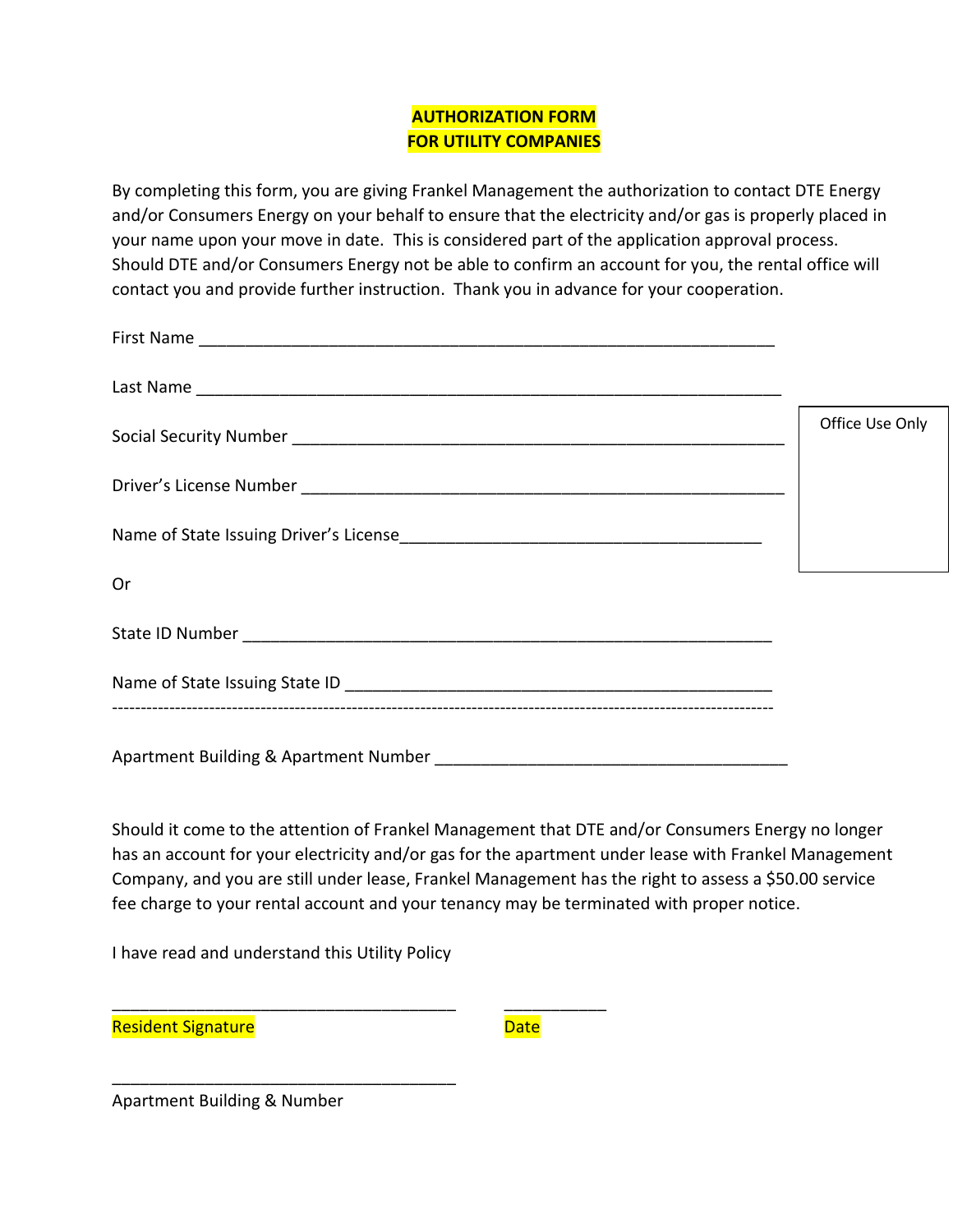Office Use Only Received In Island Office \_\_\_\_\_\_\_\_\_\_\_ Sent For Processing \_\_\_\_\_\_\_\_\_\_\_\_\_\_\_\_\_

## **CREDIT CARD APPROVAL FORM**

| Date: ___________                                                                                                                                                                                                                       |                                    |          |
|-----------------------------------------------------------------------------------------------------------------------------------------------------------------------------------------------------------------------------------------|------------------------------------|----------|
| <b>PROPERTY (check one):</b> Island Drive Apartments or Golfside Apartments                                                                                                                                                             |                                    |          |
|                                                                                                                                                                                                                                         |                                    |          |
|                                                                                                                                                                                                                                         |                                    |          |
| TYPE OF CARD: VISA___________ MASTERCARD_____________ DISCOVER_______                                                                                                                                                                   | <b>Application Fee</b>             | \$75.00  |
|                                                                                                                                                                                                                                         | <b>Security Deposit</b>            | \$400.00 |
|                                                                                                                                                                                                                                         | 3% Processing Fee \$14.25<br>Total | \$489.25 |
| EXPIRATION DATE (mm/yy): _______________                                                                                                                                                                                                |                                    |          |
| TRANSACTION AMOUNT: ______ \$489.25 ______________________ (include 3% processing fee)<br>V-CODE: ______________________ (found on back of card as the last three digits on the right side of the signature panel, below the mag strip) |                                    |          |
| BILLING STREET ADDRESS (numbers only): ________________                                                                                                                                                                                 |                                    |          |
| BILLING ZIP CODE: _______________                                                                                                                                                                                                       |                                    |          |
|                                                                                                                                                                                                                                         |                                    |          |
|                                                                                                                                                                                                                                         | Receipt: Yes ____ No ___           |          |
| Main Office Use Only                                                                                                                                                                                                                    | Sent to email:                     |          |
|                                                                                                                                                                                                                                         |                                    |          |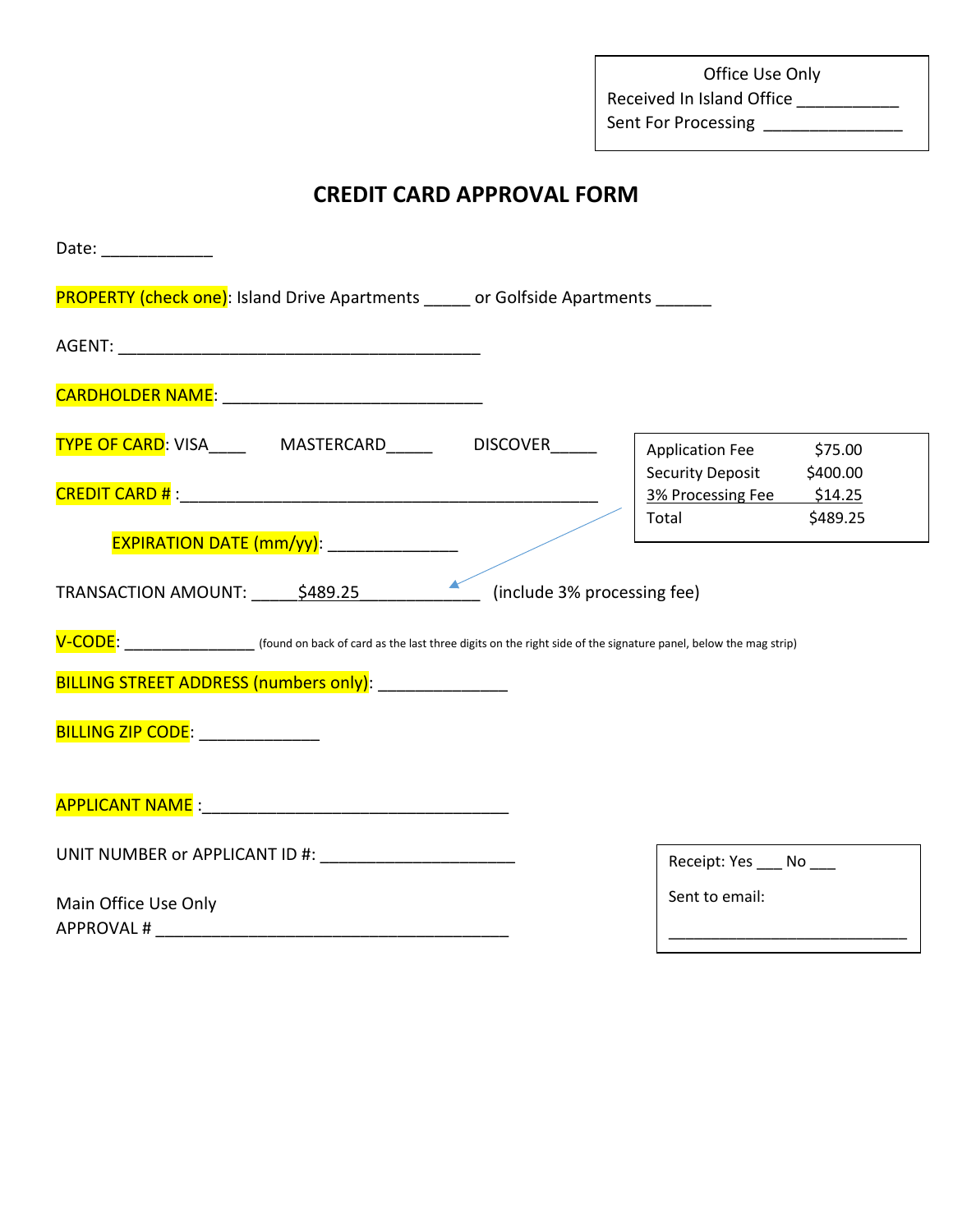Office Use Only Received In Island Office \_\_\_\_\_\_\_\_\_\_\_\_ Sent For Processing \_\_\_\_\_\_\_\_\_\_\_\_\_\_\_\_\_

## **CREDIT CARD APPROVAL FORM**

| Date: ______________                                                                                                                                                           |                                                |
|--------------------------------------------------------------------------------------------------------------------------------------------------------------------------------|------------------------------------------------|
| <b>PROPERTY (check one)</b> : Island Drive Apartments _____ or Golfside Apartments _____                                                                                       |                                                |
|                                                                                                                                                                                |                                                |
|                                                                                                                                                                                |                                                |
| TYPE OF CARD: VISA______  MASTERCARD_______  DISCOVER______                                                                                                                    | \$75.00<br><b>Application Fee</b>              |
|                                                                                                                                                                                | <b>Security Deposit</b><br>\$400.00            |
|                                                                                                                                                                                | 3% Processing Fee \$14.25<br>\$489.25<br>Total |
| EXPIRATION DATE (mm/yy): ________________                                                                                                                                      |                                                |
|                                                                                                                                                                                |                                                |
| TRANSACTION AMOUNT: \$489.25<br>(include 3% processing fee)                                                                                                                    |                                                |
| V-CODE: (found on back of card as the last three digits on the right side of the signature panel, below the mag strip)<br>BILLING STREET ADDRESS (numbers only): INTERNATIONAL |                                                |
| BILLING ZIP CODE: NAMA CODE:                                                                                                                                                   |                                                |
|                                                                                                                                                                                |                                                |
| UNIT NUMBER or APPLICANT ID #: ________________________                                                                                                                        | Receipt: Yes ____ No ___                       |
| Main Office Use Only                                                                                                                                                           | Sent to email:                                 |
|                                                                                                                                                                                |                                                |